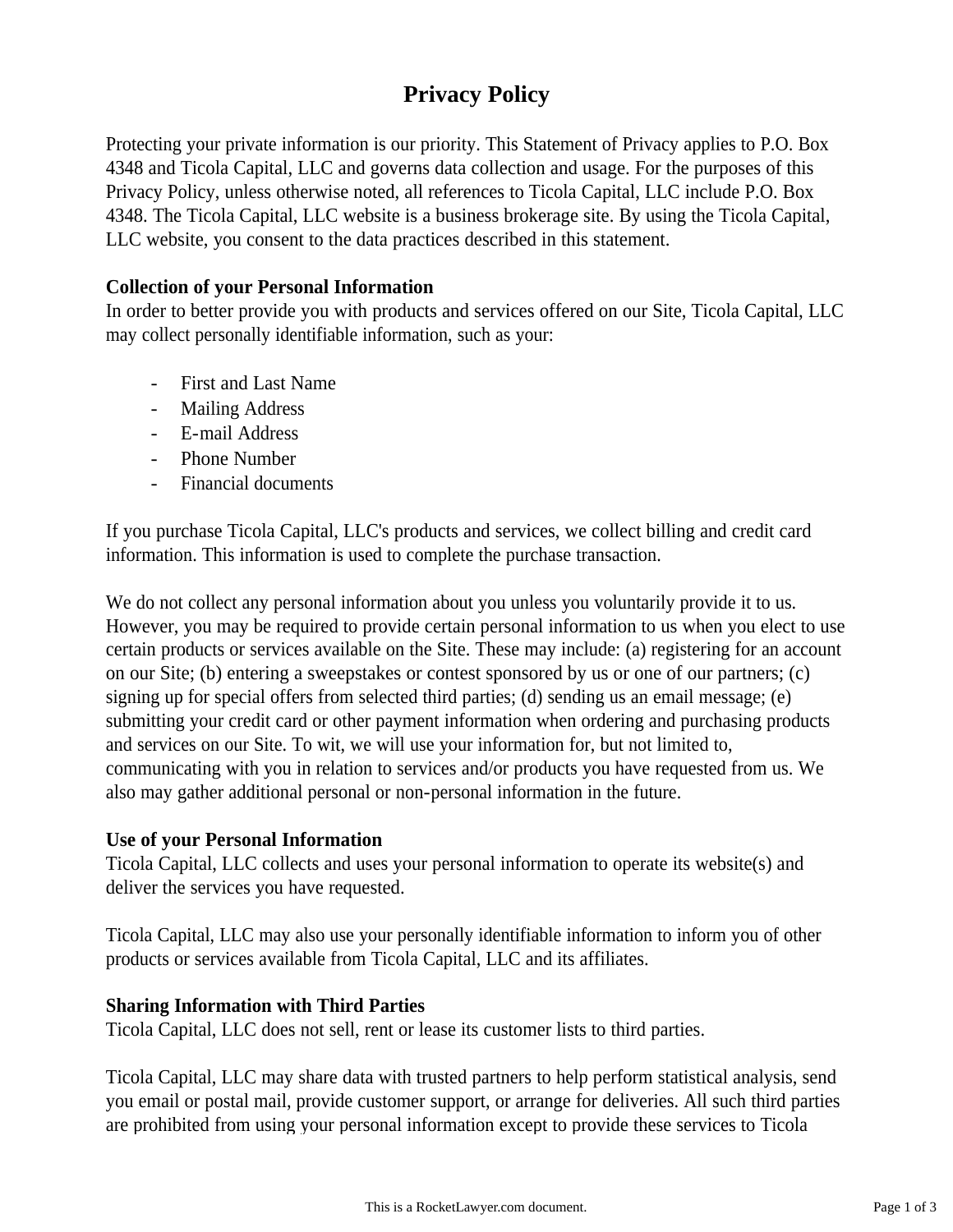Capital, LLC, and they are required to maintain the confidentiality of your information.

Ticola Capital, LLC may disclose your personal information, without notice, if required to do so by law or in the good faith belief that such action is necessary to: (a) conform to the edicts of the law or comply with legal process served on Ticola Capital, LLC or the site; (b) protect and defend the rights or property of Ticola Capital, LLC; and/or (c) act under exigent circumstances to protect the personal safety of users of Ticola Capital, LLC, or the public.

# **Tracking User Behavior**

Ticola Capital, LLC may keep track of the websites and pages our users visit within Ticola Capital, LLC, in order to determine what Ticola Capital, LLC services are the most popular. This data is used to deliver customized content and advertising within Ticola Capital, LLC to customers whose behavior indicates that they are interested in a particular subject area.

## **Automatically Collected Information**

Information about your computer hardware and software may be automatically collected by Ticola Capital, LLC. This information can include: your IP address, browser type, domain names, access times and referring website addresses. This information is used for the operation of the service, to maintain quality of the service, and to provide general statistics regarding use of the Ticola Capital, LLC website.

# **Use of Cookies**

The Ticola Capital, LLC website may use "cookies" to help you personalize your online experience. A cookie is a text file that is placed on your hard disk by a web page server. Cookies cannot be used to run programs or deliver viruses to your computer. Cookies are uniquely assigned to you, and can only be read by a web server in the domain that issued the cookie to you.

One of the primary purposes of cookies is to provide a convenience feature to save you time. The purpose of a cookie is to tell the Web server that you have returned to a specific page. For example, if you personalize Ticola Capital, LLC pages, or register with Ticola Capital, LLC site or services, a cookie helps Ticola Capital, LLC to recall your specific information on subsequent visits. This simplifies the process of recording your personal information, such as billing addresses, shipping addresses, and so on. When you return to the same Ticola Capital, LLC website, the information you previously provided can be retrieved, so you can easily use the Ticola Capital, LLC features that you customized.

You have the ability to accept or decline cookies. Most Web browsers automatically accept cookies, but you can usually modify your browser setting to decline cookies if you prefer. If you choose to decline cookies, you may not be able to fully experience the interactive features of the Ticola Capital, LLC services or websites you visit.

# **Links**

This website contains links to other sites. Please be aware that we are not responsible for the content or privacy practices of such other sites. We encourage our users to be aware when they leave our site and to read the privacy statements of any other site that collects personally